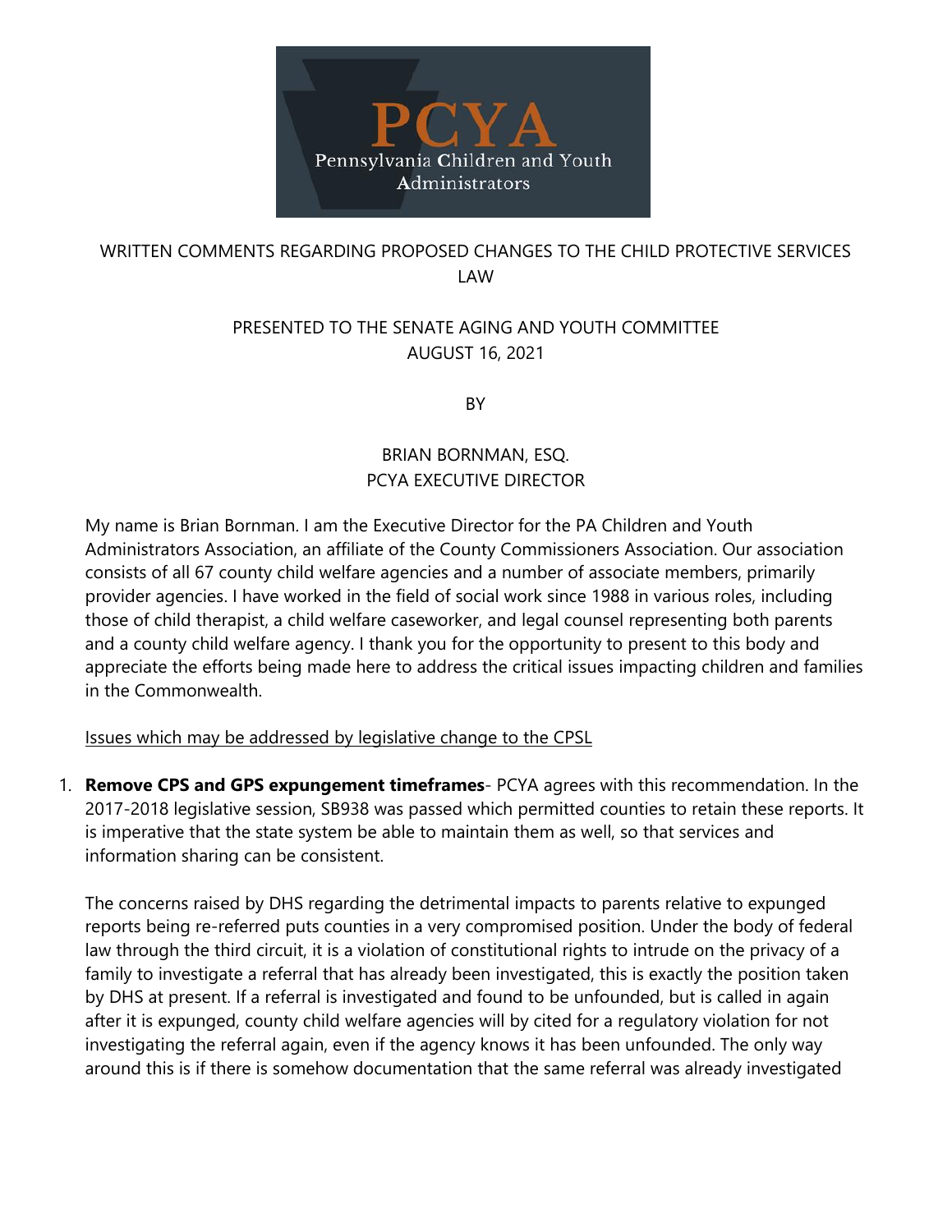and unfounded. There should never be a situation where counties are forced to violate federal law to comply with state law and this change will resolve that issue.

There are additional benefits by allowing DHS to retain these records. For instance, there is strong evidence supporting that past referrals to Child Welfare is a better indicator of future abuse than an indicated referral**.** A 2009 national study by Washington University, *Time to Leave Substantiation Behind: Findings From A National Probability Study*, asked the question: Do substantiated and unsubstantiated cases differ in rates of child abuse recidivism over 36 months? The answer is that the risk of recidivism is similar regardless of whether reports were substantiated or not. *Statistically, the risk for children in families with substantiated maltreatment claims was the same as families where maltreatment claims were initially unsubstantiated.*

Prior history can be critical in conducting a thorough investigation and assessment. If child welfare professionals don't have access to the information contained in prior reports they are being deprived of information that may be pertinent to their ability to make a comprehensive assessment. A useful analogy can be found in health care. In an ongoing relationship with a Primary Care Provider, the doctor needs to have full health information. Complaints of a headache to your doctor on a single visit will likely lead to the doctor advising to take a Tylenol; however, headaches every day for weeks will lead to the doctor considering other diagnoses. Without all those "false positive" calls, there wouldn't be adequate data to even start considering other possible health issues. If you swap a headache for homelessness and the doctor for child welfare, and it is clear that what may appear to be a singular event may, in fact, be much more involved and require services to stabilize the family. In both health care and child protection, complete information can be valuable to making an accurate assessment. This information is critical to be able to effectively protect the children of the Commonwealth.

Access to prior history helps caseworkers ensure their own safety. Caseworkers need to have full access to all parts of prior assessment and investigation files. Often in reviewing those files, critical information is discovered that will impact the caseworker's safety, such as a report of a past act of aggression against a child welfare worker or other professional.

Prior history can assist in locating missing children. When children are missing, sometimes they have run away and sometimes their parents have abducted them. No matter what the scenario, every second counts and every available scrap of information that was ever gathered about that child and family must be reviewed and assessed to help locate the missing child. Lastly, prior history can help find a potential adoptive family for a child with few options. When children are in foster care and it appears that the family of origin will not be able to successfully reunify, the child welfare system begins to consider adoption as a possible outcome for the child. At that point, every possible lead must be explored to determine who might be a good adoptive family for the child. Accepted best practice is that child welfare workers should identify members of the child's family continuously throughout their encounters with that family. A core strategy to accomplish a permanent placement in these cases is record review. If there is only a portion of the past record available, the ability to achieve adoptions for kids who are missing a permanent